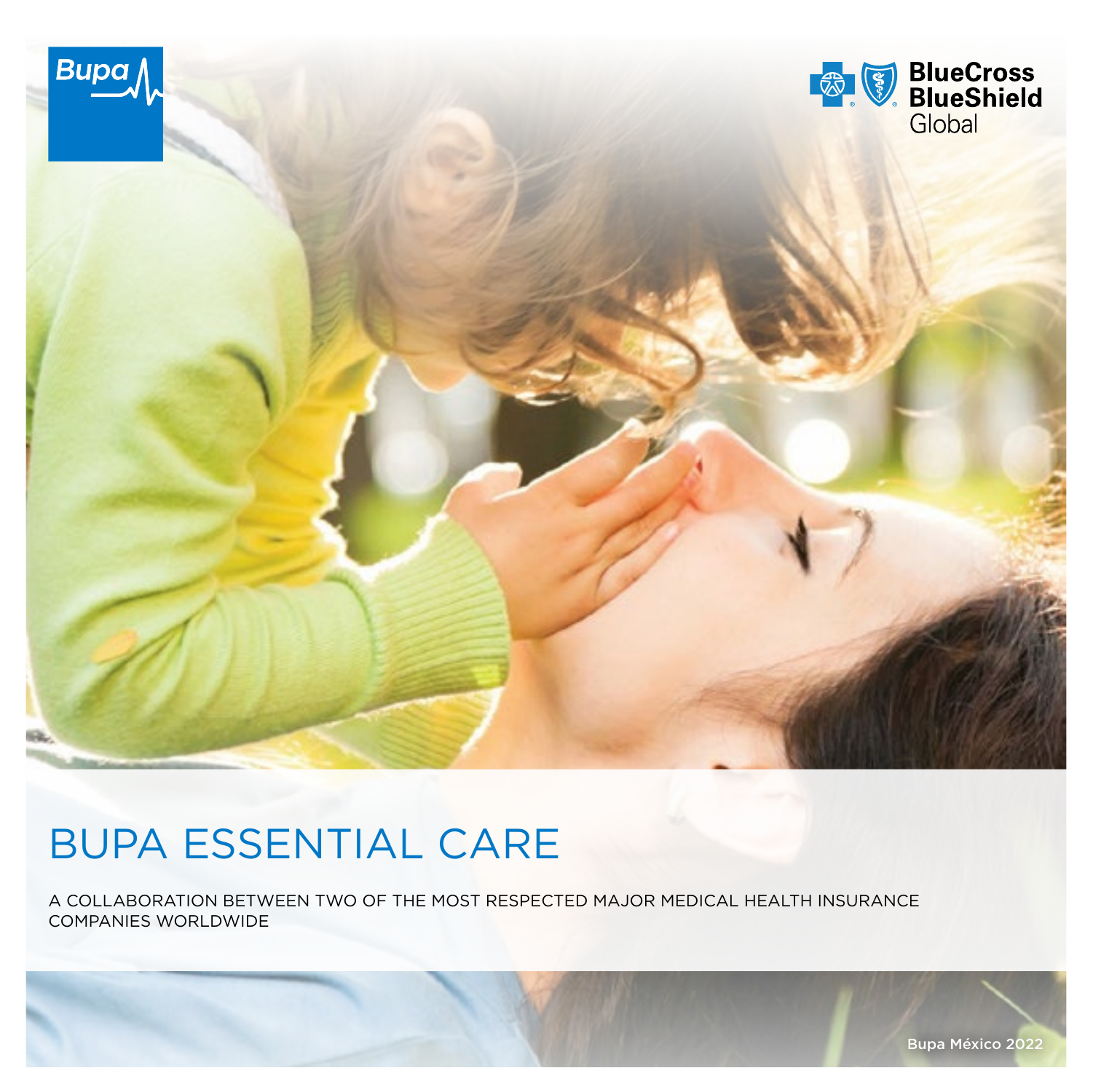#### TWO OF THE MOST TRUSTED NAMES IN GLOBAL HEALTHCARE

Bupa Global and Blue Cross Blue Shield Global have teamed up to deliver high-quality healthcare products and services.

### WHY CHOOSE BUPA ESSENTIAL CARE?

This plan provides outstanding health coverage in Mexico, Latin America and the United States of America through an extensive network of healthcare providers.

#### For more information about our other global health plan options, visit **www.bupasalud.com.mx**

#### EXCEPTIONAL SERVICE AT EVERY LEVEL

We pay great attention to detail in all of our insurance policies through our exclusive services like:

| MEDICAL SERVICE TEAM    | Personalized service from healthcare professionals who<br>accompany you before, during, and after an important<br>medical event.                                                       |
|-------------------------|----------------------------------------------------------------------------------------------------------------------------------------------------------------------------------------|
| <b>WELCOME CENTER</b>   | Digital tool that gives you access to your policy documents;<br>helps you know about the procedures and locating hospitals,<br>among many other services, in an easy and friendly way. |
| MI BUPA ONLINE SERVICES | Manage your policy with one click: access your virtual card,<br>log in and consult the status of your refunds, download your<br>Explanation of Benefits, among other actions.          |

Bupa Mexico is the sole insurer of this policy.

Bupa Mexico is part of Bupa Global, an international health and care company. Bupa is an independent licensee of Blue Cross and Blue Shield Association. Bupa Global is not licensed by Blue Cross and Blue Shield Association to sell products branded with the Blue Cross Blue Shield marks in Argentina, Canada, Costa Rica, Panama, Uruguay and US Virgin Islands. In Hong Kong, Bupa Global is only licensed to use the Blue Shield marks.

Please consult your policy terms and conditions for coverage availability. Blue Cross and Blue Shield Association is a national federation of 36 Blue Cross and Blue Shield companies locally operated in the United States of America. Blue Cross Blue Shield is a brand owned by Blue Cross and Blue Shield Association. For more information about Bupa Global, visit www.bupaglobalaccess.com, and for more information about Blue Cross and Blue Shield Association, visit www.BCBS.com.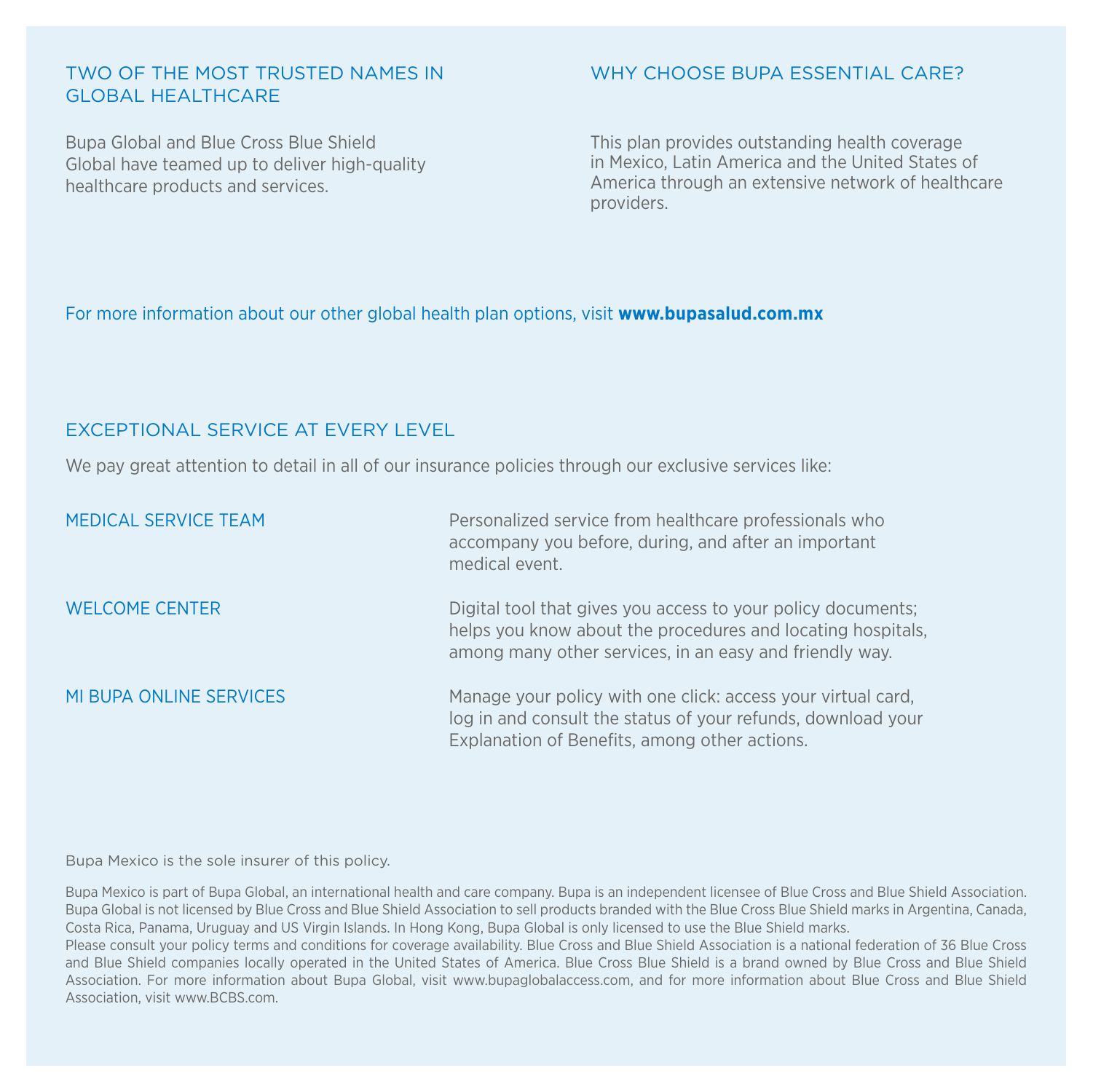## SUMMARY OF BENEFITS

| <b>DEDUCTIBLE OPTIONS</b>               |                                                                                    |                 |                   |                                               |
|-----------------------------------------|------------------------------------------------------------------------------------|-----------------|-------------------|-----------------------------------------------|
| US\$1,000/2,000                         | US\$2,000/3,000                                                                    | US\$5,000/5,000 | US\$10,000/10,000 | US\$20,000/20,000                             |
|                                         | <b>NETWORK OF HEALTHCARE PROVIDERS</b>                                             |                 |                   |                                               |
| Mexico                                  |                                                                                    |                 |                   | <b>Essential Care Network</b>                 |
| Latin America                           |                                                                                    |                 |                   |                                               |
| <b>United States</b>                    |                                                                                    |                 |                   |                                               |
| <b>BENEFITS</b>                         |                                                                                    |                 |                   |                                               |
| maximum limit of the plan.              | All benefits below, even those paid in full, will contribute to the overall annual |                 |                   | Annual limit per policy year<br>US\$1,000,000 |
|                                         |                                                                                    |                 |                   |                                               |
| <b>OUTPATIENT TREATMENT</b>             |                                                                                    |                 |                   |                                               |
| Outpatient surgical operations          |                                                                                    |                 |                   | 100%                                          |
|                                         | Pathology, radiology, and diagnostic tests                                         |                 |                   | 100%                                          |
|                                         | Consultations with doctors and specialists                                         |                 |                   | 100%                                          |
|                                         | Home healthcare, up to 60 days per event                                           |                 |                   | US\$200 per day                               |
| Prescription drugs:                     |                                                                                    |                 |                   | 100%                                          |
| (for a maximum of 6 months)             | • Following hospitalization or outpatient surgery                                  |                 |                   | 100%                                          |
|                                         | • Outpatient treatment or non-hospitalization                                      |                 |                   | 100%                                          |
|                                         | Physiotherapy and rehabilitation services (maximum 40 per year)                    |                 |                   | 100%                                          |
|                                         | Urgent Care Centers and Walk-in Clinics in the United States                       |                 |                   | 100%                                          |
| • Subject to a copayment of US\$50      |                                                                                    |                 |                   |                                               |
| • No deductible applies                 |                                                                                    |                 |                   |                                               |
|                                         |                                                                                    |                 |                   |                                               |
| <b>HOSPITALIZATION (INPATIENT CARE)</b> |                                                                                    |                 |                   |                                               |
|                                         |                                                                                    |                 |                   |                                               |

| dard room and board of insured.                         |  |
|---------------------------------------------------------|--|
| 'ensive care unit                                       |  |
|                                                         |  |
|                                                         |  |
| iatric surgery, one time only<br>waiting period<br>- 74 |  |
|                                                         |  |

| <b>MATERNITY</b>                                                              |                   |
|-------------------------------------------------------------------------------|-------------------|
| Normal delivery or cesarean section (waiting period 10 months), no deductible | US\$2.000         |
| Complications of maternity (waiting period 10 months)                         | Included with     |
| No deductible applies                                                         | maternity benefit |
| Provisional coverage for newborns (maximum 90 days after childbirth),         | US\$10.000        |
| no deductible                                                                 |                   |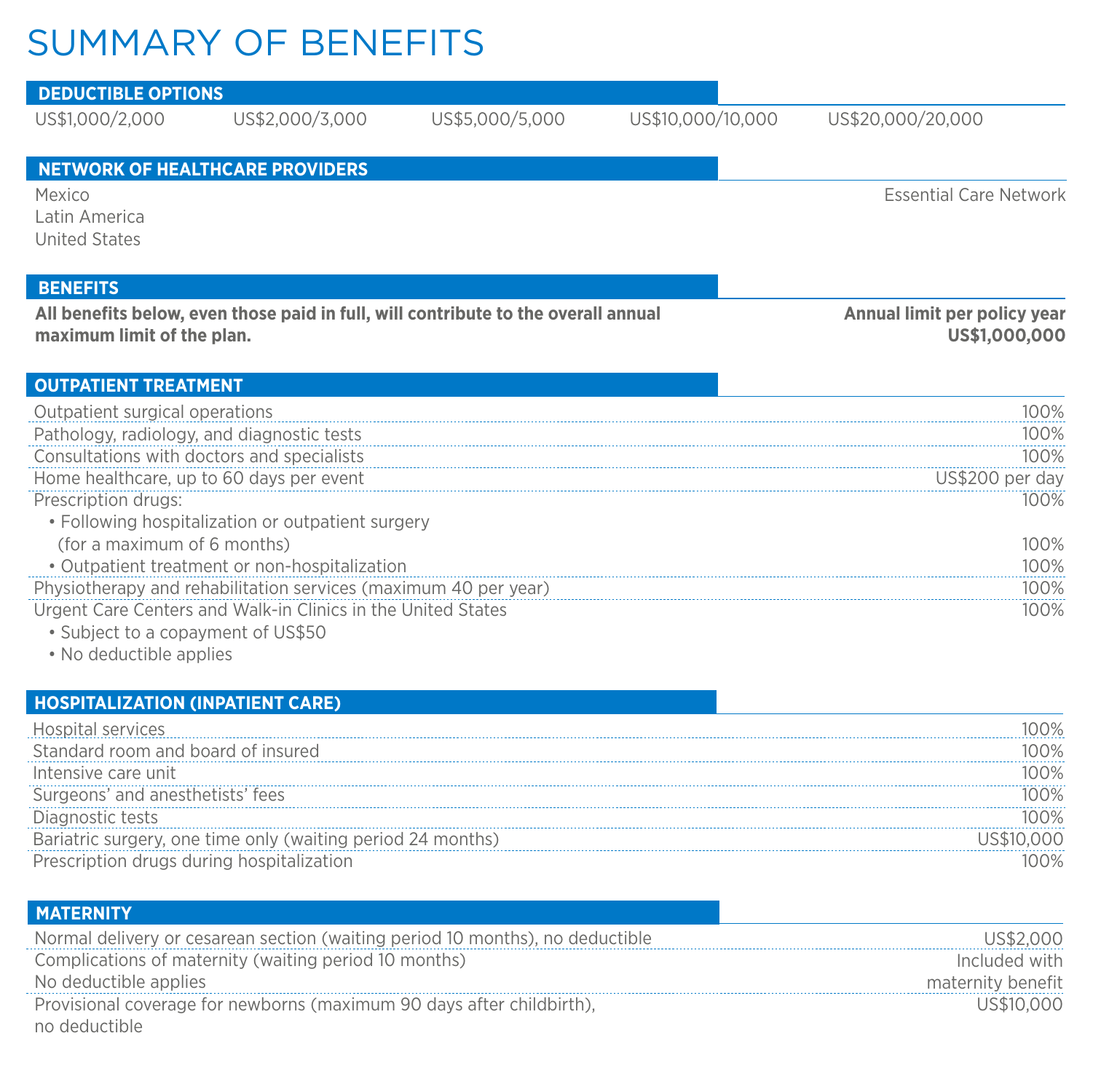| <b>OTHER BENEFITS</b>                                                                                                                                                                                                                                            | <b>COVERAGE</b>       |
|------------------------------------------------------------------------------------------------------------------------------------------------------------------------------------------------------------------------------------------------------------------|-----------------------|
| Cancer treatment (chemotherapy/radiation therapy/transplant of bone marrow)                                                                                                                                                                                      | 100%                  |
| Terminal kidney disease (dialysis)                                                                                                                                                                                                                               | 100%                  |
| Transplant procedures (per diagnosis, per lifetime)<br>• Maximum coverage organ, cell, and tissue procurement, transportation, and<br>removal, and preparation of donor (US\$25,000 included as part of the total)                                               | US\$300,000           |
| Congenital and/or hereditary conditions<br>• Diagnosed before the age of 18 (maximum per lifetime)<br>• Diagnosed on or after 18 years of age                                                                                                                    | US\$500,000<br>100%   |
| Prosthetic limbs                                                                                                                                                                                                                                                 | 100%                  |
| Special treatments (prosthesis, implants, appliances, and orthotic devices, durable medical<br>equipment, radiation therapy, chemotherapy, and highly-specialized drugs)                                                                                         | 100%                  |
| Emergency medical treatment (with or without hospitalization)                                                                                                                                                                                                    | 100%                  |
| Emergency dental treatment coverage                                                                                                                                                                                                                              | 100%                  |
| Hospice and palliative care                                                                                                                                                                                                                                      | 100%                  |
| HIV/ AIDS, per lifetime<br>• Waiting period 4 years<br>Extended coverage for eligible dependents in case of death of the Policyholder                                                                                                                            | US\$300,000<br>1 vear |
| Second surgical opinion required<br>. If the insured does not obtain a required second surgical opinion, the insured<br>will be responsible for 30% of all covered medical and hospital costs related to the<br>claim, in addition to the applicable deductible. | 100%                  |
| <b>EVACUATION AND TRAVEL</b>                                                                                                                                                                                                                                     |                       |
| Emergency medical evacuation:<br>a Airpmbulance                                                                                                                                                                                                                  | <b>LICASE AAA</b>     |

| Alr<br>mbulance.               |      |
|--------------------------------|------|
| · Road ambulance               | 100% |
| Repatriation of mortal remains |      |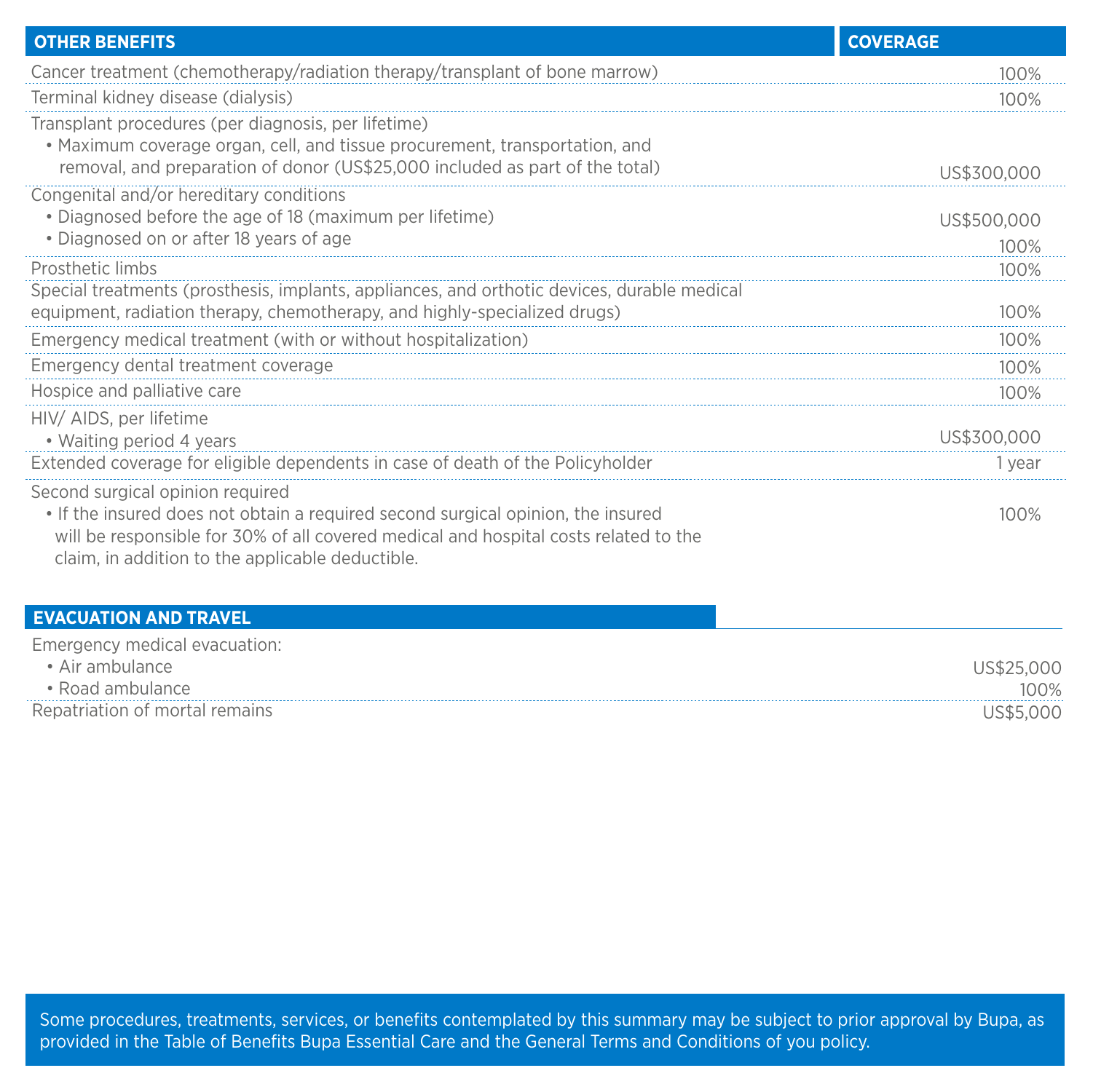## RELEVANT INFORMATION

- Age of admission, up to 74 years of age.
- Purchase option for nephews/nieces and grandchildren.
- In the event of an accident, your deductible is removed, provided that your initial medical assistance occurs within 8 calendar days following the event.
- One deductible worldwide, up to 2 per family, per policy year.
- Unless otherwise indicated, all benefits are per insured, per policy year.
- All benefits are subject to a deductible, unless otherwise indicated.
- All covered benefits will be paid considering the usual, customary, and reasonable costs for such treatment or service in the country in which the covered medical services are received.

### A FEW THINGS THAT MAKE US DIFFERENT

Since we were founded over 70 years ago, the Bupa team has distinguished itself by the medical experience and dedication of its health advisers and experts. We offer services that exceed the expectations of our insureds. These are only a few things that make Bupa an excellent choice

### REINVEST IN HEALTH

Your health is at the heart of everything we do. It fuels our drive to innovate and improve how we deliver first-class services that you deserve.

### MULTILINGUAL ADVISERS

When it comes to healthcare advice, we know that speaking to someone in your own language is more than reassuring - it's key. For this reason, we have a team of multilingual advisers.

### FINANCIAL REASSURANCE

Health insurance isn't just about your health. It's also about not worrying about unexpected costs. With us by your side, you can simply focus on enjoying life.

### PRE-EXISTING CONDITIONS

We don't believe past health issues should stop you from enjoying your future. That's why many pre-existing conditions may be covered.

 This summary is for information purposes. Details of the benefits, limitations, and exclusions can be found in the General Terms and Conditions and/or in the Table of Benefits of your policy, which will prevail over any informative document.